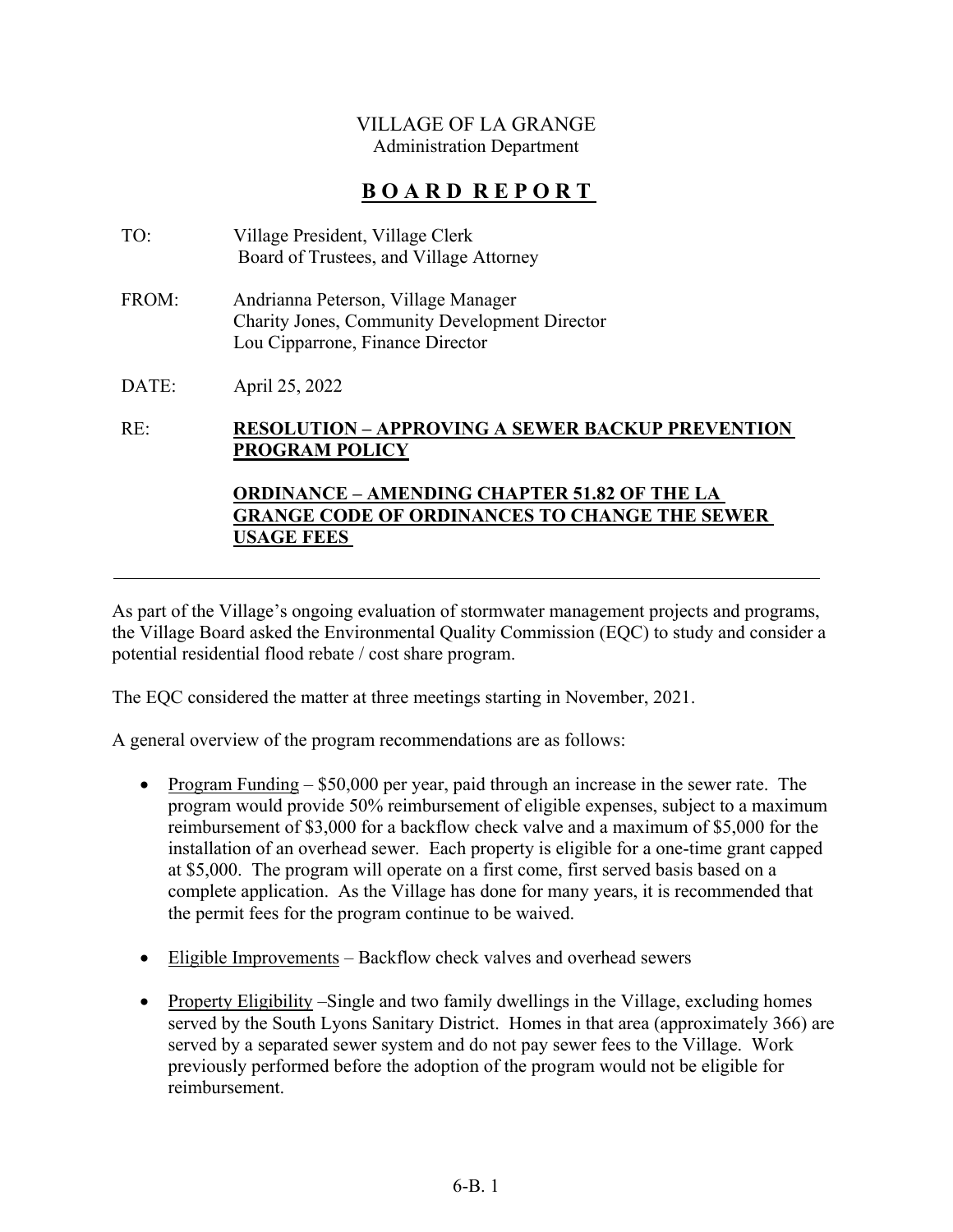- $\bullet$  Ownership Eligibility Existing owner occupied dwellings and rentals are eligible, but if rented, the landlord must apply for the reimbursement. New home construction is not eligible.
- Property Owner Compliance / Building Permits The EQC recommended that because taxpayer dollars are used to fund the program, properties with outstanding code violations or where related work was performed without a permit, should not be eligible for the program until the violations are corrected and all fines paid.
- General Program Parameters Required documentation such as bid estimates, contractor invoices, proof of payment, waiver that all costs have been paid in full, and a W-9 form. Further provisions include use of a licensed plumber, acknowledgement that the homeowner will maintain the system, language that the Village is not responsible for future costs of repairs, and successful completion of all required inspections.
- Disconnection Requirement property owners must remove any stormwater connections from the combined sewer system (downspouts and sump pump) in order to be eligible for the program.

The Village Board discussed potential program funding at the Capital Projects Workshop in February and also the Budget Workshop in March. As a result of those conversations, the FY 2022-23 Budget includes a proposed increase to the sewer rate from \$1.73 per cubic yard to \$1.83 per cubic yard, or approximately \$10 per year to an average residential household. If approved, the sewer rate increase would go into effect on May 5, 2022.

The details of the program, including program eligibility, funding levels, and application procedures are provided through the attached policy document, and can be amended from time to time.

Assuming that the Village Board approves the establishment of and funding for the program, the program would begin on May 1, 2022.

We recommend that the Resolution Approving a Sewer Backup Prevention Program Policy and an Ordinance Amending Chapter 51.82 to the La Grange Code of Ordinances to change Sewer Usage fees be approved.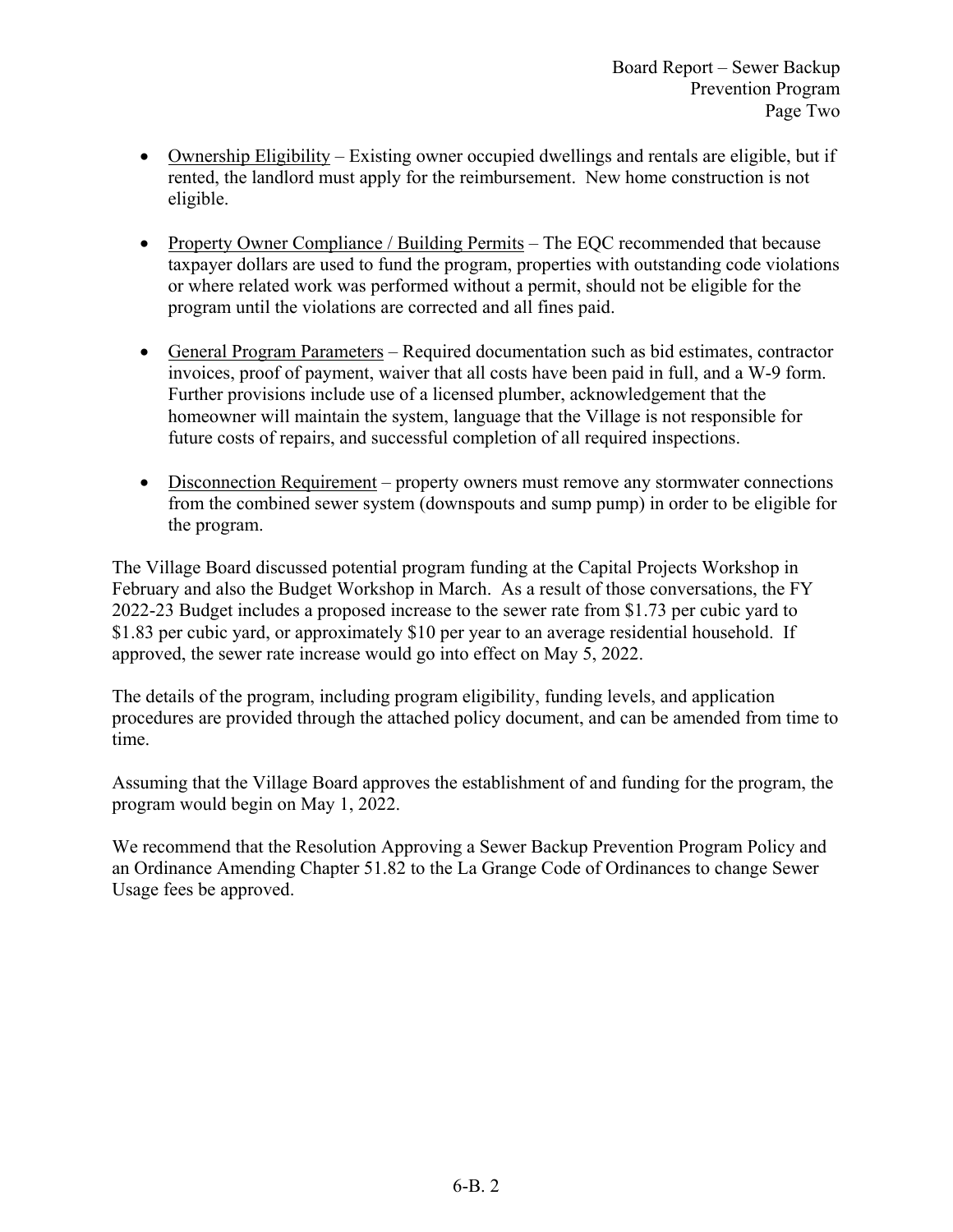#### **VILLAGE OF LA GRANGE**

#### **RESOLUTION NO. \_\_\_\_\_**

#### **A RESOLUTION APPROVING A SEWER BACKUP PREVENTION PROGRAM POLICY**

WHEREAS, the Village of La Grange has long sought to reduce flooding and manage stormwater in the Village; and

 WHEREAS, effective stormwater management benefits the residents of the Village and maintains property values in the Village;

 WHEREAS, the Village has broad authority to manage and regulate stormwater pursuant to Division 139 (65 ILCS 5/11-139-1 *et seq.*) and Section 11-30-2 (65 ILCS 5/11-30-2) of the Illinois Municipal Code; and

 WHEREAS, as part of its efforts to reduce flooding in the Village, the Village is pursuing multiple initiatives to manage stormwater to benefit Village residents and their properties; and

 WHEREAS, the Village Environmental Quality Commission ("Commission") has studied a residential flood rebate and cost-share program to reimburse residential property owners in the Village for a portion of their expenditures to install backflow check valves and overhead sewers ("Program"); and

 WHEREAS, the Commission has recommended that the Village Board adopt the Program pursuant to the policy attached as Exhibit A hereto and incorporated herein ("Policy"); and

 WHEREAS, while the Program will not solve all of the Village's stormwater and flooding problems, the Program is an important step in assisting residents to alleviate flooding on their properties; and

 WHEREAS, the Village President and Board of Trustees have determined that the Program and approving the Policy will serve and be in the best interest of the Village;

 **NOW, THEREFORE, BE IT RESOLVED** by the President and Board of Trustees of the Village of La Grange, Cook County and State of Illinois, as follows:

**Section 1. Recitals.** The recitals are incorporated into this Resolution as findings of the Board of Trustees.

**Section 2. Adoption of Policy.** The Policy is hereby adopted as set forth in Exhibit A.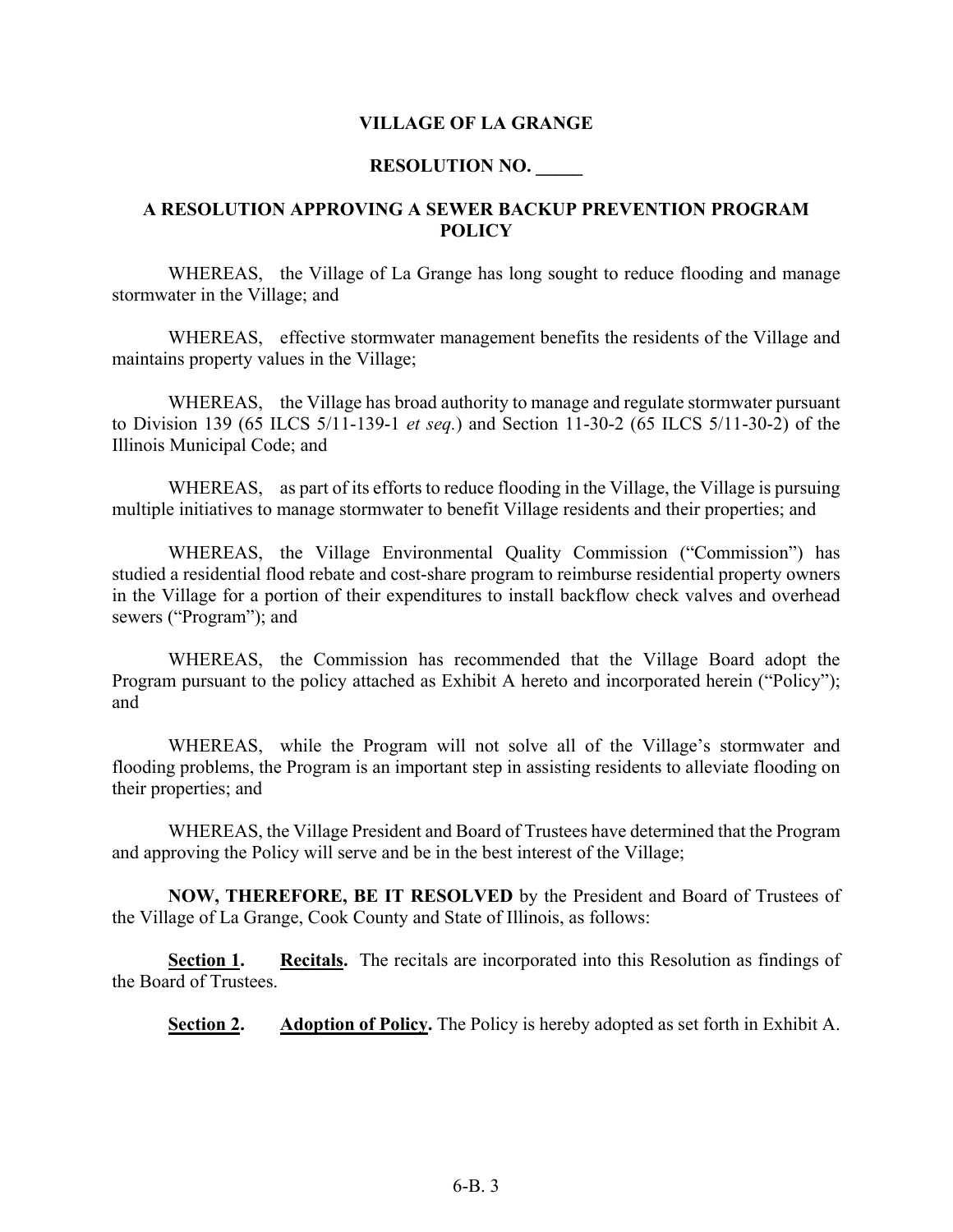**Effective Date.** This Resolution will be in full force and effect as of its Section 3.<br>passage and approval.

|         | PASSED this day of 2022                            |  |  |  |
|---------|----------------------------------------------------|--|--|--|
| Ayes:   | <u> 1980 - John Stein, Amerikaansk politiker (</u> |  |  |  |
|         | Nays:                                              |  |  |  |
| Absent: |                                                    |  |  |  |
|         | APPROVED this day of 2022                          |  |  |  |
|         | Mark Kuchler, Village President                    |  |  |  |
| Attest: |                                                    |  |  |  |

Paul Saladino, Village Clerk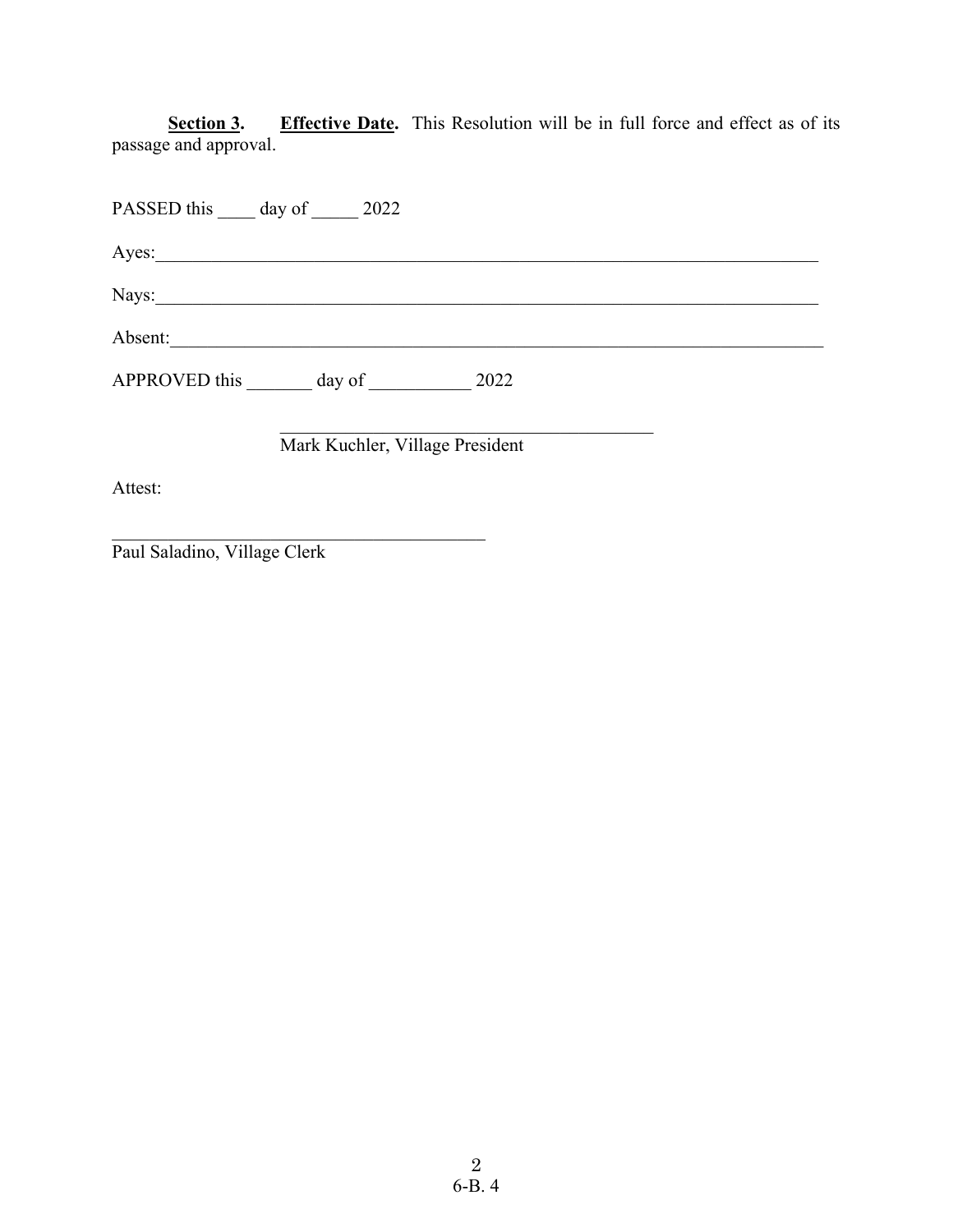EXHIBIT A

POLICY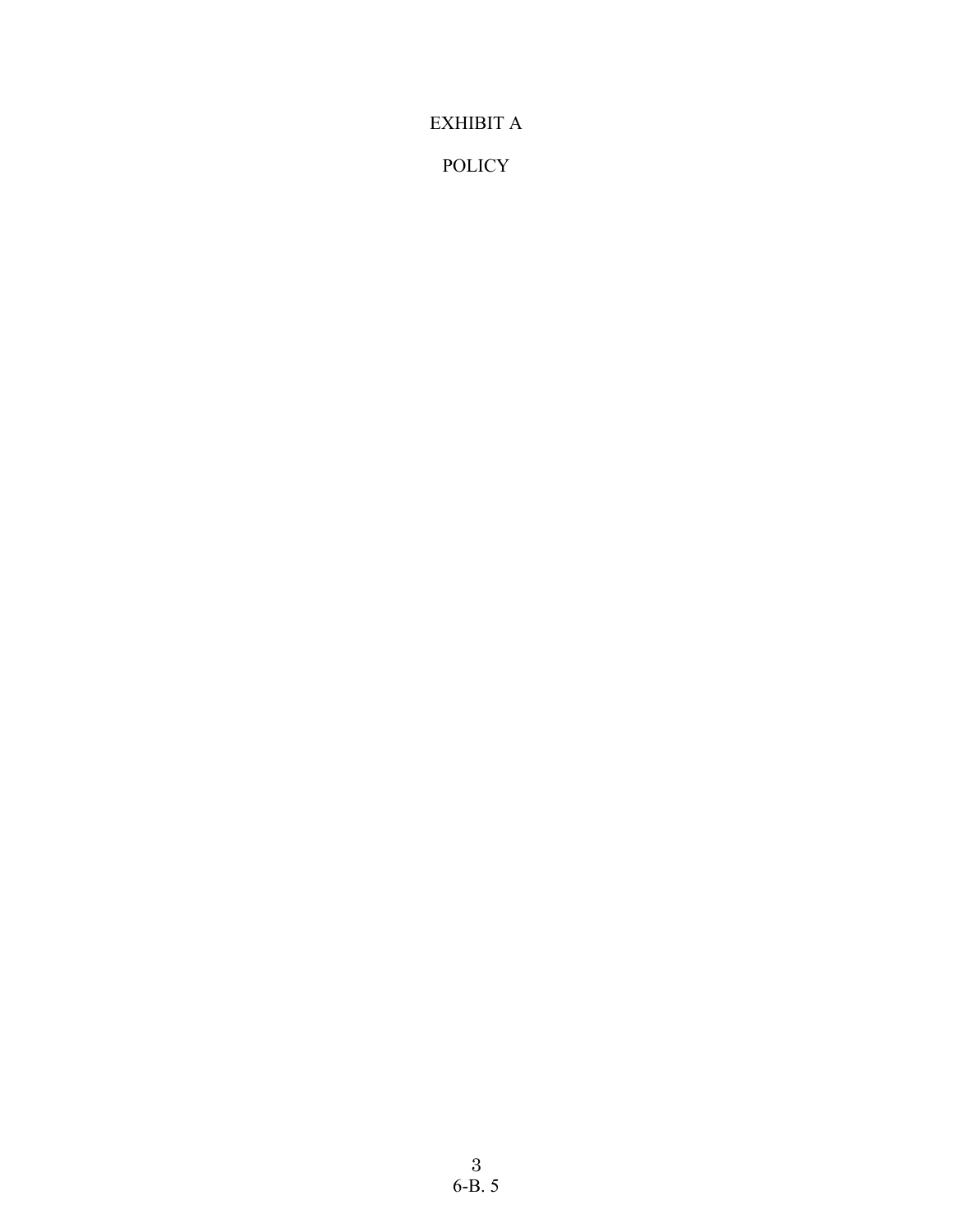## **Residential Sewer Backup Prevention Program**

#### **Program Overview**

When the Village's combined sewer system becomes overburdened during a large rain event, wastewater can flow back into a home from the public sewer main. When this occurs, wastewater may enter the home through the lowest plumbing fixture, which is usually a floor drain or sink in the basement. To reduce the risk of this happening, the Village of La Grange offers a Residential Sewer Backup Prevention Program for single and two family homes.

The Village of La Grange has budgeted funds for a program to assist single and two family homeowners with the cost of plumbing improvements to address sanitary sewer related backups. The program is administered on a "first come ‐ first served" annual basis. The program provides 50% reimbursement of eligible costs, subject to a maximum reimbursement of \$3,000 for backflow devices or \$5,000 for overhead sewers. Each property is eligible for a one‐time grant capped at \$5,000. The maximum grant amount is based on the cost estimate provided in the application materials and the Village is not responsible for costs that may be incurred after the application is approved. Permit fees for work funded through this program are waived. The goal of the program is to encourage homeowners to improve their quality of life and enhance property values through the reduction of sanitary sewer backups.

#### **Definitions**

Overhead Sewer: An overhead sewer consists of an ejector pit, ejector pump, and backflow valve. All plumbing drainsin the basement are directed to the new ejector pit and pumped into the building sanitary service. The sealed connection and backflow valve prevents backflow from discharging into the basement.

Check valve: A check valve is a one‐way valve that allows fluid to flow in one direction and prevents backflow discharging into the basement from the sewer main.

#### **Program Eligibility Requirements**

Eligible properties include only existing single‐family detached and two‐family homes; new construction is not eligible. Rental properties are eligible but only if applied for by the property owner. Properties that are located in the South Lyons Sanitary District are not eligible to participate in the program and may not seek reimbursement of their otherwise qualified expenses.

To qualify for partial reimbursement for the installation of an overhead sewer or check valve, the property owner must comply with all mandatory program conditions. All work must be performed by a licensed plumber following the issuance of a building permit. Downspouts and sump pumps connected to the combined sewer system must be disconnected to participate in the program.

A complete application must be submitted in order to be eligible for reimbursement and to confirm available funding. The complete application must be submitted before work begins to be considered for reimbursement.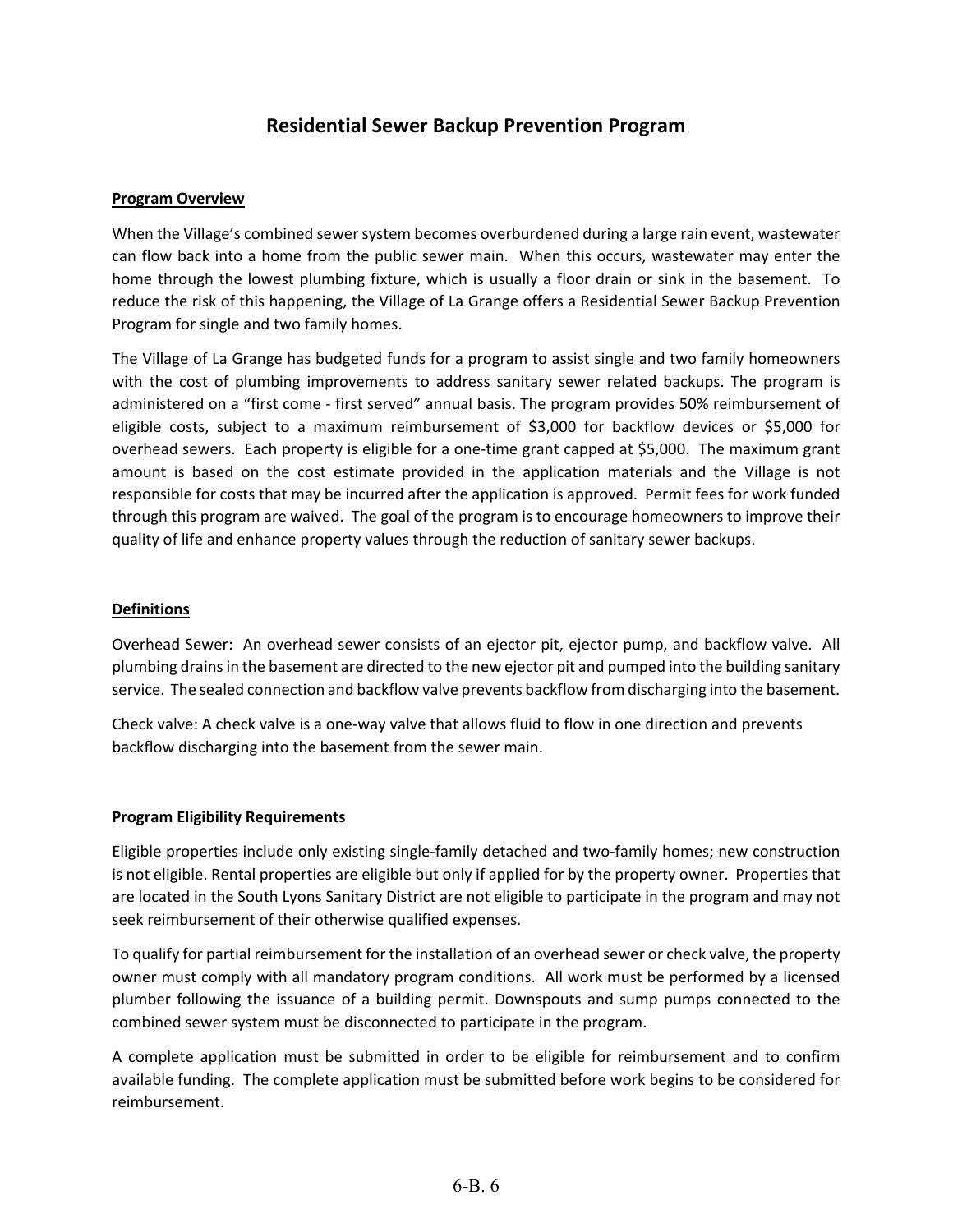#### **Eligible Costs**

- Installation of overhead sewers
- Installation of backflow prevention valve
- Cost of trenching and concrete floor replacement associated with eligible work

#### **Non‐Eligible Costs**

- Backup or flooding improvements made to commercial, industrial, or multi-family (greater than 2 family) buildings
- Property improvements not associated with sanitary sewage backup protection (i.e. foundation crack sealing, footing drains, sump pumps, etc.)
- Removal and replacement of basement walls and finishes
- Use of materials or methods not meeting the requirements of Village specifications
- Upgrading of electrical supply to accommodate sump pump or ejector pump
- Battery back-up system for sump pump
- Battery back-up alarm
- Cost of disconnecting downspouts or sump pumps from the combined sewer system.
- Restoration with grass seed or sod or other landscape work
- Work performed without necessary building permits
- Expenses incurred before approval of program participation
- Expenses incurred by properties that are located in the South Lyons Sanitary District

#### **Grant Period**

The grant funding period is May 01 through April 30 annually. Once funds budgeted for a given year are fully obligated, no further applications will be accepted. Work must be completed and paid for within the same funding year in which the grant was awarded.

#### **Program Process**

The following outlines the key steps in the grant process:

- 1. Property owner reviews the eligibility requirements for the program as outlined on the Village website and contacts the Community Development Department with any questions.
- 2. Property owner must obtain no less than three written proposals from licensed plumbing contractors to perform necessary corrective action.
- 3. Property owner selects contractor.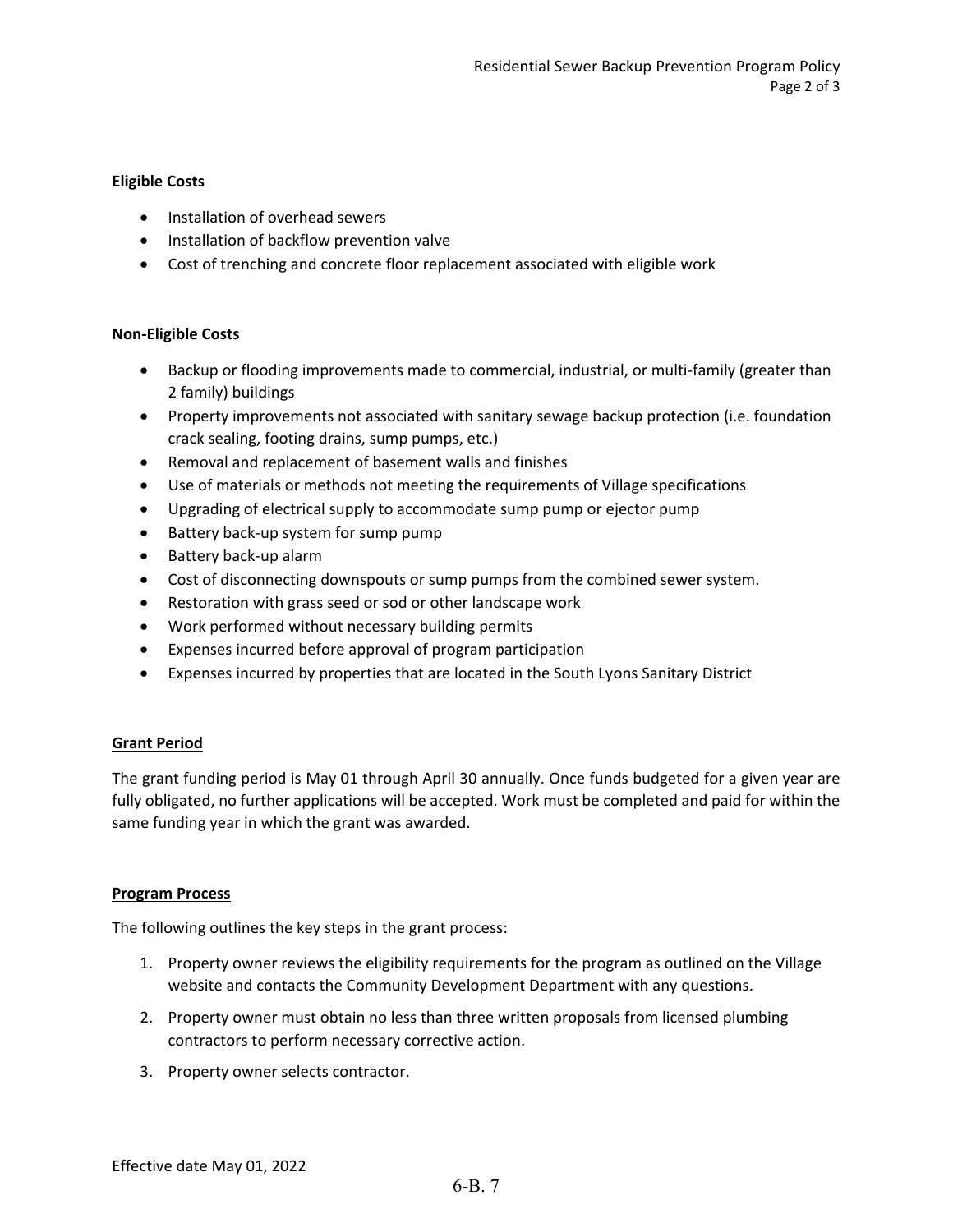- 4. Property owner submits completed application form, cost estimates, and all materials required for the building permit application to the Village.
- 5. Permit is issued, participation in the program is approved, and funds are reserved.
- 6. The plumber performs the work and calls for Village inspections as required. The disconnection of any existing sump pump or downspout connections to the Village combined sewer will be required by this time.
- 7. The property owner pays the full amount of the plumber's invoice upon completion of the work, according to any agreements made with the plumber.
- 8. The property owner submits their reimbursement request consistent with the program participation approval provided at the time of permit issuance, along with proof of payment and other required documentation.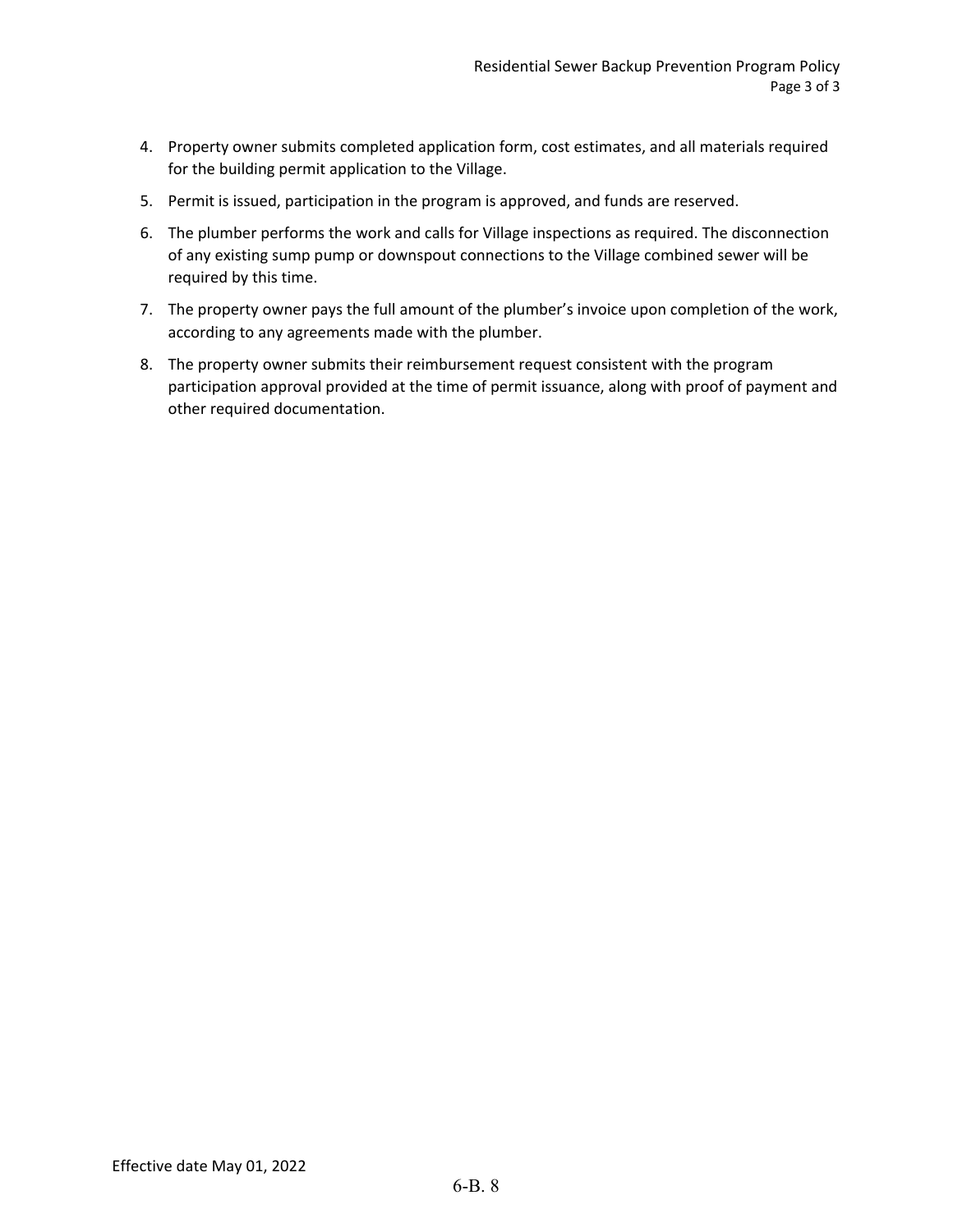## ORDINANCE NO. O-22-\_\_\_\_\_\_\_\_\_\_

## AN ORDINANCE AMENDING SECTION 51.82 OF THE LA GRANGE CODE OF ORDINANCES TO CHANGE THE SEWER USAGE FEES

Published in pamphlet form by the authority of the Board of Trustees of the Village of La Grange, County of Cook, Illinois and legally, this 25<sup>th</sup> day of April, 2022.

BE IT ORDAINED by the President and Board of Trustees of the Village of La Grange, County of Cook, State of Illinois, that its Code of Ordinances be amended as follows:

SECTION 1: Section 51.82, titled "User Rate," of Chapter 51, titled "Sewer Use," of the "La Grange Code of Ordinances," as amended ("Village Code"), is hereby amended and shall read as follows:

### "**§ 51.82 USER RATE**

(A) The user rate shall be and is hereby established for the use of, and for sewers supplied by, the wastewater facility of the Village. The rate on and after May 5, 2022, shall be \$1.83 per one hundred (100) cubic feet of water purchased by the user, with a minimum charge of \$12.22 for each two-month billing period applied to all user whose water consumption does not exceed six hundred (600) cubic feet and with a minimum charge of \$6.11 for each one-month billing period applied to all users whose water consumption does not exceed three (300) hundred cubic feet.

\* \* \*"

SECTION 2: All other provisions of Chapter 51 of the Village Code shall remain in full force and effect.

SECTION 3: This Ordinance shall be in full force and effect 10 days after its passage, approval and publication in pamphlet form for review at the La Grange Village Offices and the La Grange Public Library.

[SIGNATURE PAGE FOLLOWS]